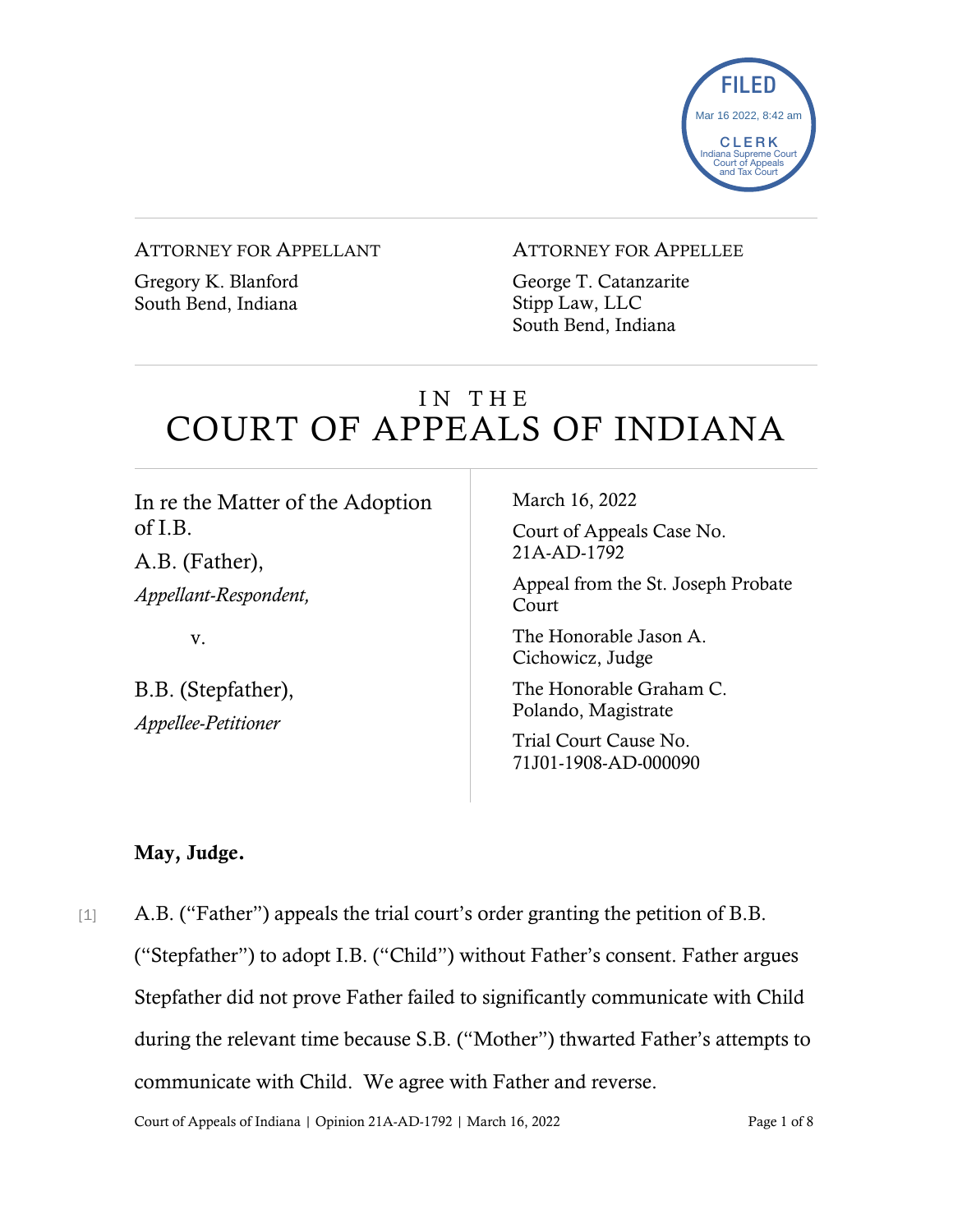## Facts and Procedural History

- [2] Child was born on August 25, 2009, to Mother and Father. Mother and Father have never been married, but the trial court entered an order confirming Father's paternity on January 20, 2010. Mother was awarded primary custody of Child, and Father was granted parenting time and ordered to pay child support. On April 27, 2017, the trial court entered, "[b]y agreement of the parties" an order reducing Father's parenting time with Child to exclude overnights and requiring Father to "submit to an anger/psychological parenting time assessment and follow all recommendations." (App. Vol. III at 9.) On July 24, 2017, the trial court entered an order requiring Father's parenting time be supervised because Father had not followed the trial court's order to submit to anger management and parenting assessments. Additionally, the trial court ordered Father to "submit to a hair follicle test[.]" (*Id*. at 11.)
- [3] On September 30, 2017, Mother married Stepfather. On July 18, 2018, the trial court suspended Father's parenting time, noting pending criminal charges against Father and "Father's non-compliance regarding anger management and drug screens." (App. Vol. IV at 6.) Father's parenting time has never been reinstated.
- [4] On August 14, 2019, Stepfather filed a petition to adopt Child. On the same day, Mother filed her consent to Stepfather's adoption of Child. On August 30, 2019, Father filed his motion to contest Child's adoption by Stepfather. On June 30, 2020, the trial court held an evidentiary hearing on the issue of the

Court of Appeals of Indiana | Opinion 21A-AD-1792 | March 16, 2022 Page 2 of 8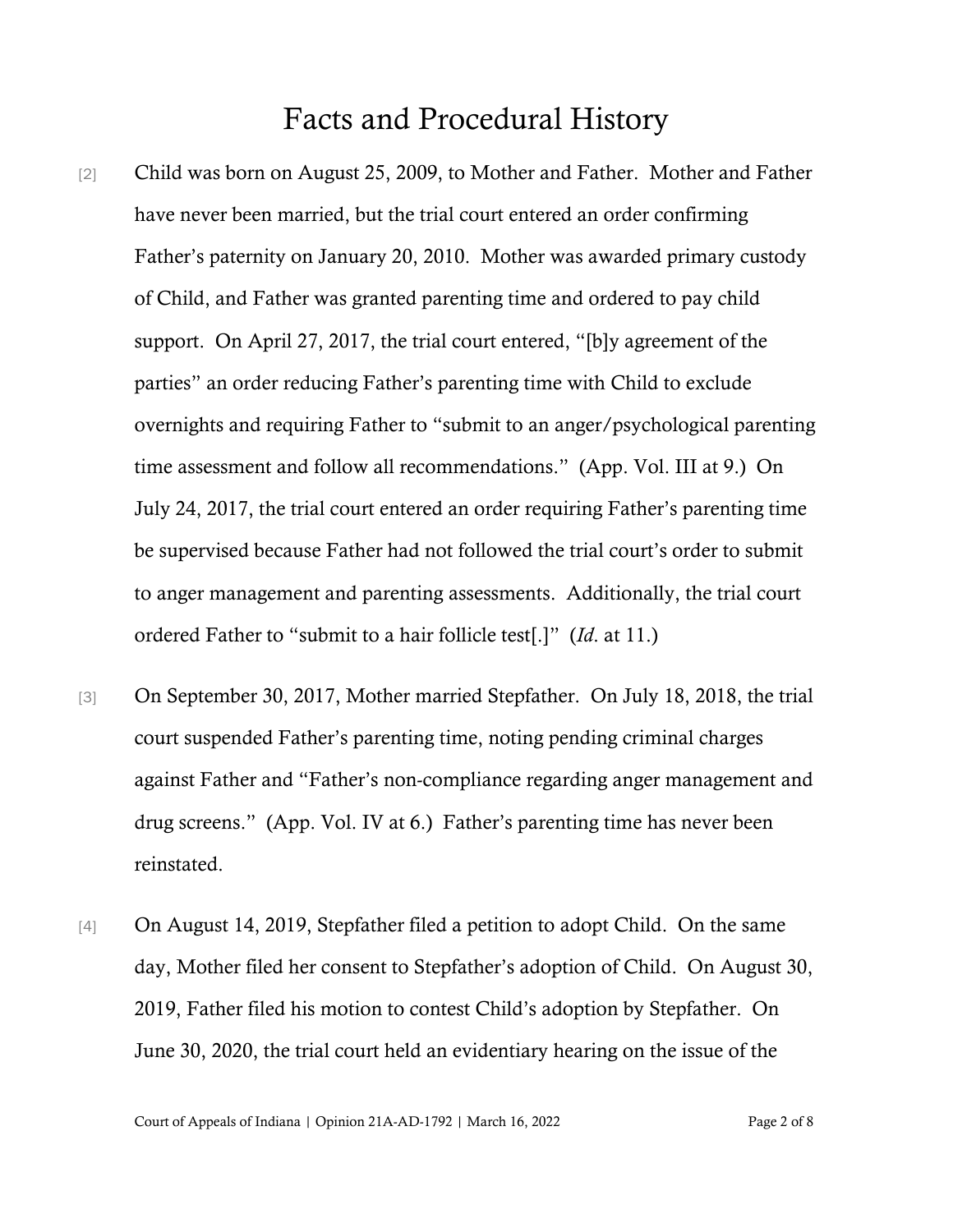necessity of Father's consent. During that hearing, Father presented evidence that from July 2018 until approximately June 2019, Father sent Mother multiple text messages asking to speak to Child. Father also testified he attempted to call Child and his calls would go "straight to voicemail." (Tr. Vol. II at 14.) Mother did not respond to the text messages and testified Child did not call Father because "[s]he would have refused the call. She does not want to talk to her father." (*Id*. at 48.)

- [5] When Mother and Stepfather relocated to a new residence with child in July 2019, Mother did not file a notice of intent to relocate in the paternity action and did not tell Father her new address because "it's too scary for him to know where I live." (*Id*. at 39.) Father sent gifts for Child to maternal grandmother's address in 2019, but they were returned unopened. Father also provided evidence that he has paid \$49,502.96 in child support payments from October 29, 2009, to June 1, 2020. Father maintained health insurance for Child during that time as well.
- [6] On October 19, 2020, the trial court issued its order finding Father's consent to Child's adoption by Stepfather was not required because Father did not significantly communicate with Child for one year prior to the date Stepfather filed his petition for adoption. After hearing evidence regarding Child's adoption on May 10 and May 27, 2021, the trial court granted Stepfather's petition to adopt Child on July 28, 2021.

## Discussion and Decision

Court of Appeals of Indiana | Opinion 21A-AD-1792 | March 16, 2022 Page 3 of 8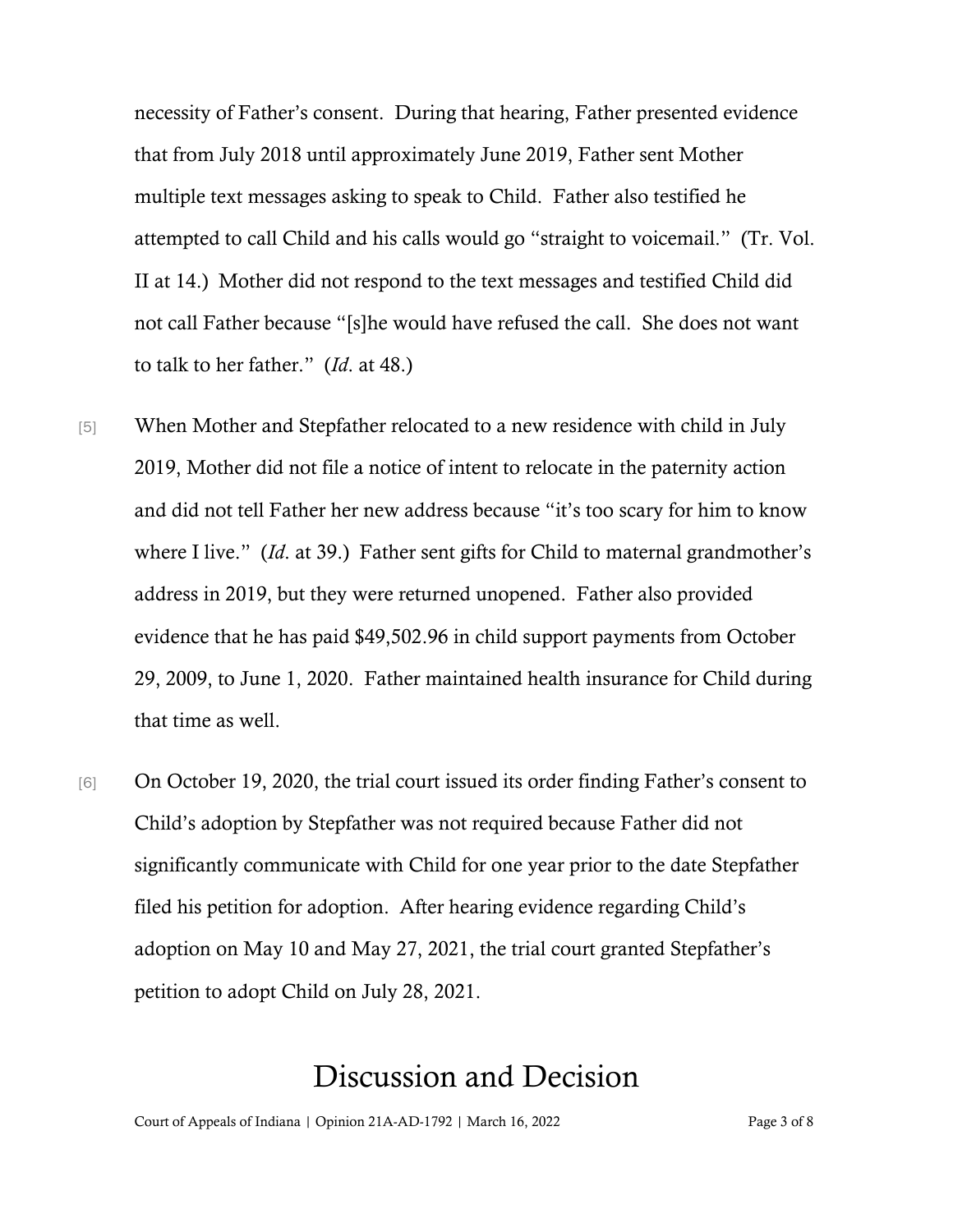- [7] We will not disturb a decision in an adoption proceeding unless the evidence leads to but one conclusion and the trial judge reached an opposite conclusion. *In re Adoption of M.A.S*., 815 N.E.2d 216, 218 (Ind. Ct. App. 2004). We will not reweigh the evidence. *Id*. Instead, we examine the evidence most favorable to the decision together with reasonable inferences drawn therefrom to determine whether there is sufficient evidence to sustain the decision. *Id*. The decision of the trial court is presumed correct, and it is the appellant's burden to overcome that presumption. *Id*.
- [8] When, as here, the trial court sua sponte enters findings of fact and conclusions of law pursuant to Indiana Trial Rule 52(A), we apply a two-tiered standard of review. *In re Adoption of A.S*., 912 N.E.2d 840, 851 (Ind. Ct. App. 2009), *trans. denied*. First, we determine whether the evidence supports the findings and second, whether the findings support the trial court's conclusions. *Id*. The trial court's findings or conclusions will be set aside only if they are clearly erroneous. *Id*. A finding of fact is clearly erroneous if the record lacks evidence or reasonable inferences from the evidence to support it. *Id*. Issues on which the trial court makes no findings will be reviewed as a general judgment. *C.B. v. B.W*., 985 N.E.2d 340, 344 (Ind. Ct. App. 2013), *trans. denied*. A "general judgment will be affirmed if it can be sustained upon any legal theory by the evidence introduced at trial." *Id*.
- [9] Generally, courts may not grant a petition for adoption without the consent of the child's biological parents. Ind. Code § 3l-19-9-l(a). However, Indiana Code section 31-19-9-8(a) provides, in relevant part:

Court of Appeals of Indiana | Opinion 21A-AD-1792 | March 16, 2022 Page 4 of 8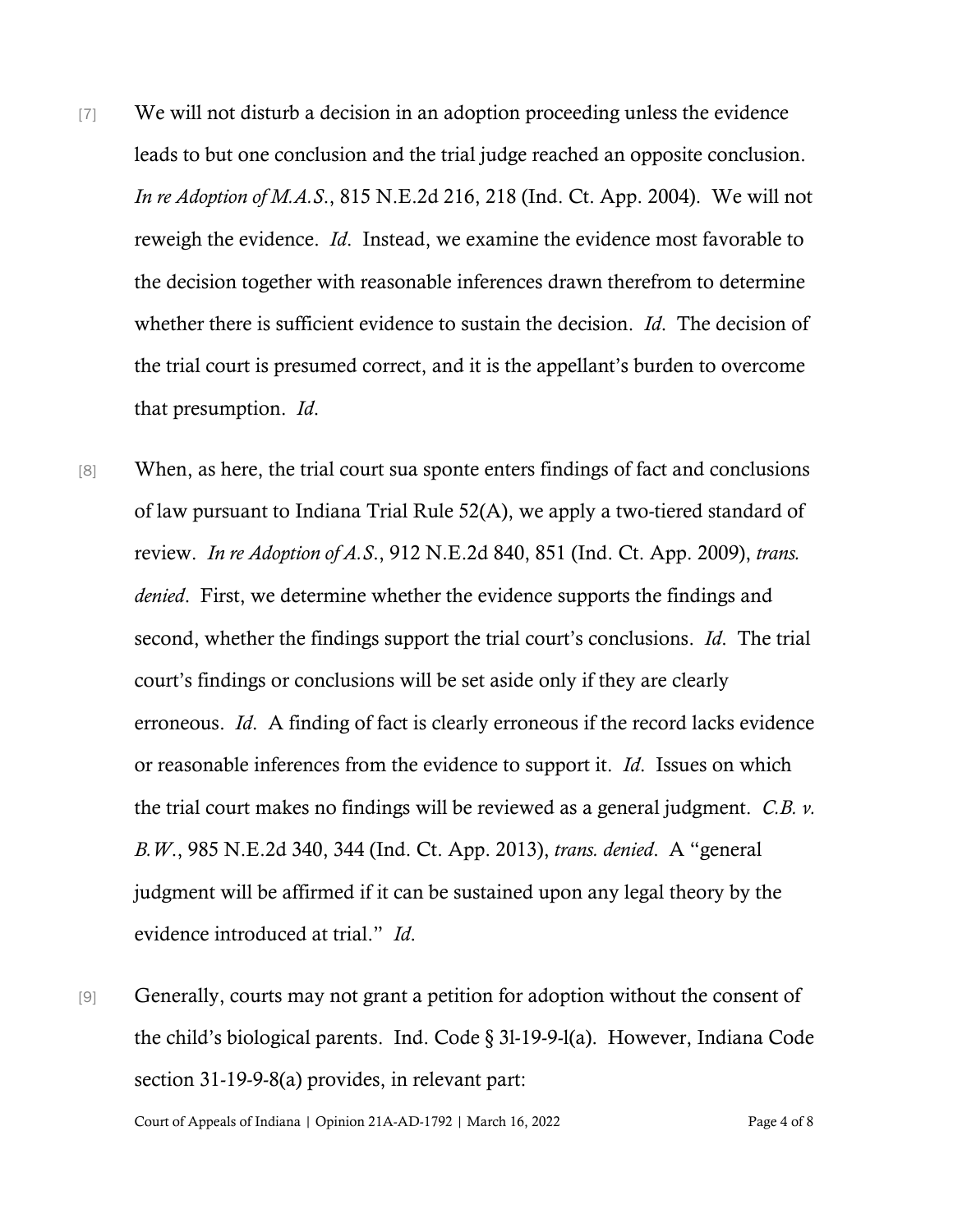(a) Consent to adoption, which may be required under section 1 of this chapter, is not required from any of the following:

\* \* \* \* \*

(2) A parent of a child in the custody of another person if for a period of at least one (1) year the parent:

> (A) fails without justifiable cause to communicate significantly with the child when able to do so; or

(B) knowingly fails to provide for the care and support of the child when able to do so as required by law or judicial decree.

Subsection (a)(2) is written in the disjunctive "such that the existence of any one of the circumstances provides sufficient ground to dispense with consent." *In re Adoption of O.R.,* 16 N.E.3d 965, 973 (Ind. 2014).

[10] Father argues the trial court erred when it determined his consent was not necessary for Child's adoption because he attempted to communicate significantly with Child but Mother and Stepfather thwarted his efforts. During the evidentiary hearing, Father testified he had exercised parenting time with Child "[s]ince she was essentially born[.]" (Tr. Vol. II at 16.) Father indicated his parenting time was "one overnight a week with some time on the weekends, and then it went to the Indiana State guideline of every other weekend, plus some time in the week." (*Id*.) Father's parenting time was suspended,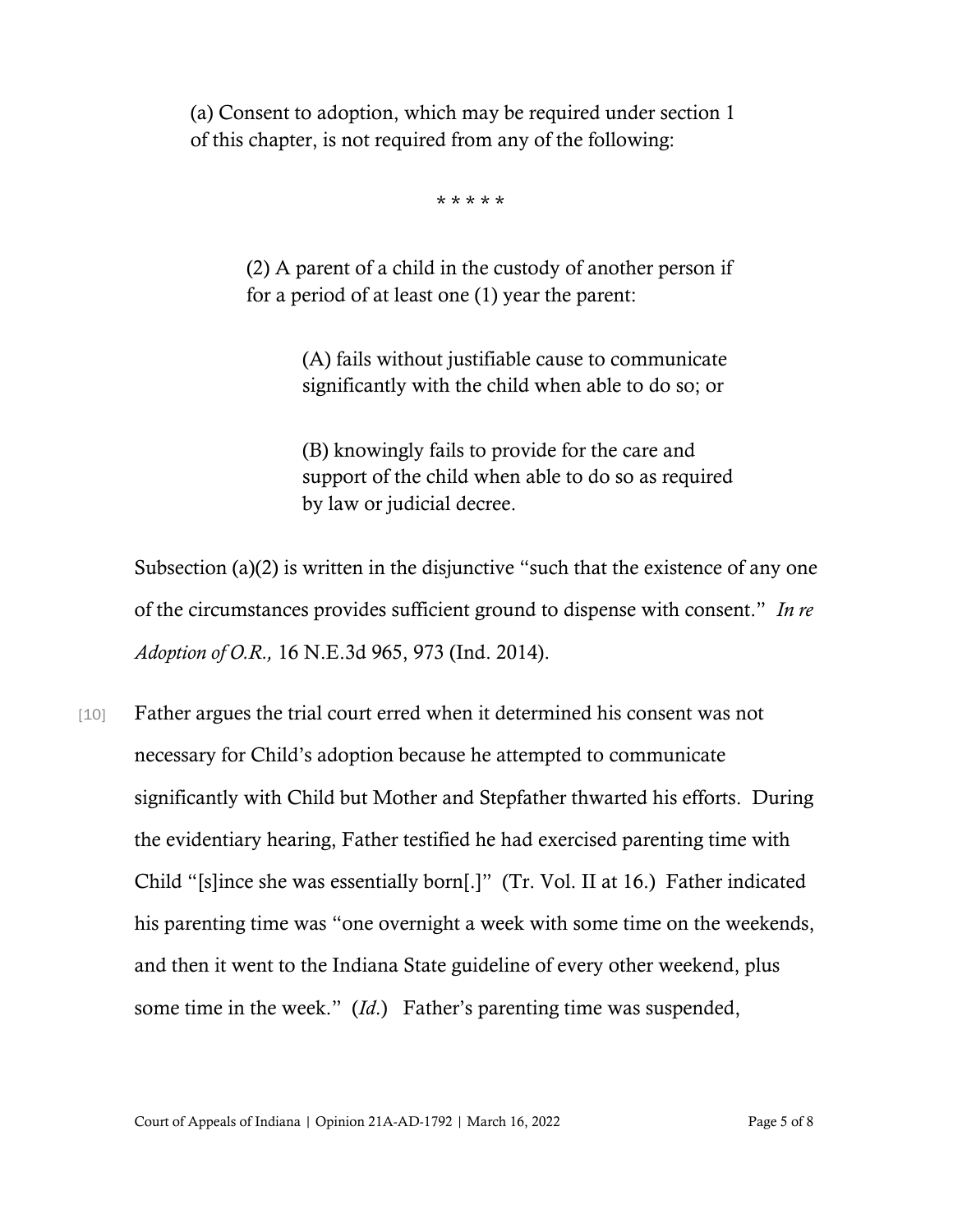however, in July 2018 because he had been arrested for possession of marijuana.

- [11] Father testified he repeatedly texted Mother in an attempt to communicate with Child on "June  $24<sup>th</sup>$ ... October 15<sup>th</sup> of 2018, October 27<sup>th</sup>, 2018, November 11th of '18, November 12, '18, November 13, November 14, November 15, November 22, Christmas, December 25, '18. January 1 of '19, 4/21 of '19, 6/16 of '19." (*Id*. at 15) (errors in original). Each time, the text message was followed by a call, which went immediately to voicemail. Mother did not answer any of Father's text messages, and he was never able to speak with Child. In 2019, Father dropped off a birthday present for Child at maternal grandmother's house, which was left unopened. Not knowing Mother's new address, Father sent a Christmas present to maternal grandmother's home in 2019 that was returned to him as undeliverable.
- [12] When asked why she did not respond to Father's text messages, Mother testified that "[Child] would have refused the call. She does not want to talk to her father. . . . Because of the treatment that he has treated her for the last . . . ten years of her life." (*Id*. at 48.) Mother did not elaborate on the alleged treatment that would prompt Child to avoid her Father. Father testified his "phone number seems to be blocked. Every time I call, it goes directly to voicemail. And I've made attempts to contact. And you know, after so many times of trying to contact with no contact back, it's frustrating." (*Id*. at 113.)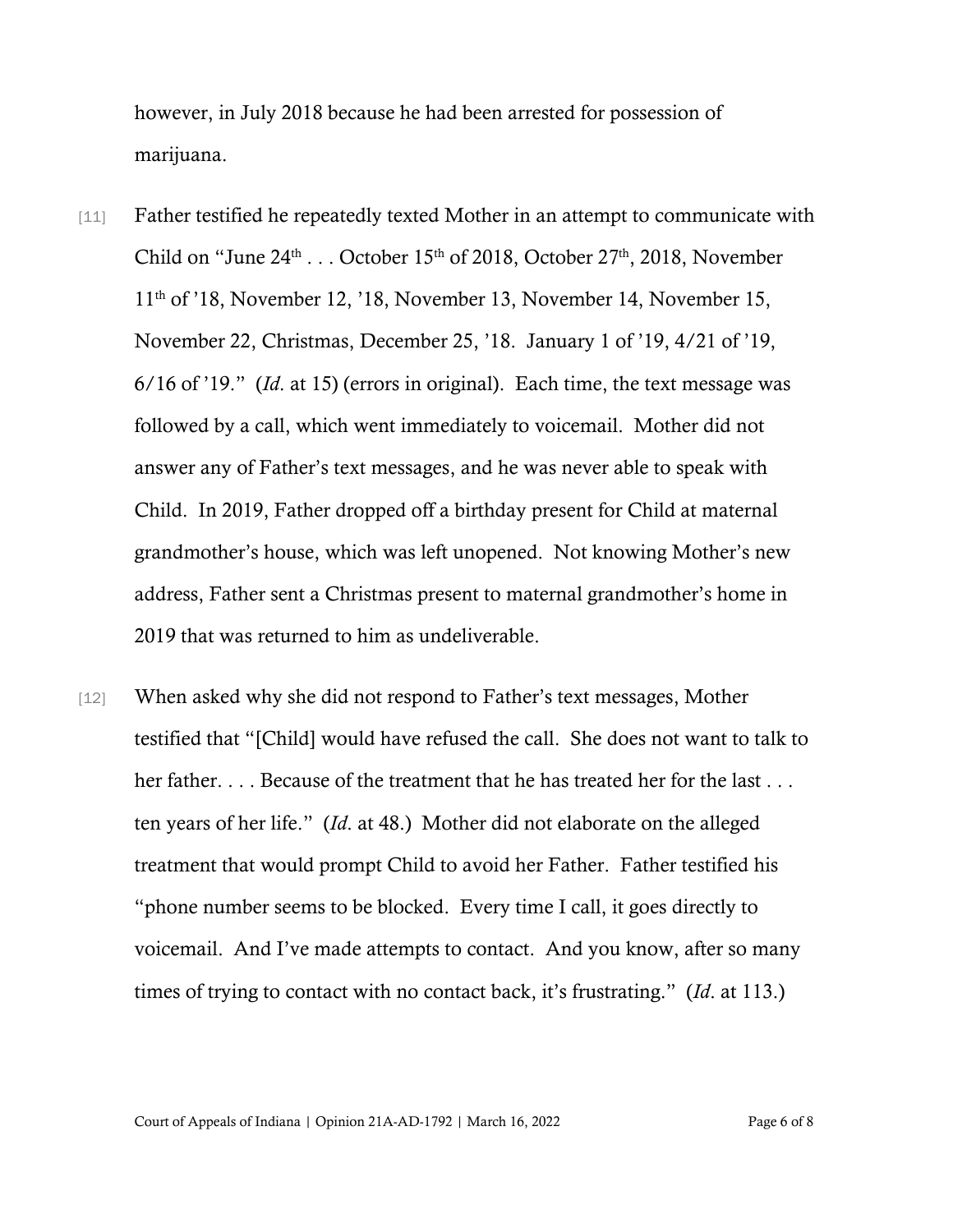[13] Our Indiana Supreme Court addressed a custodial parent's efforts to thwart a non-custodial parent's communication with a child when the child reportedly refused to speak to the non-custodial parent in *J.W. v. D.F*., 93 N.E.3d 759 (Ind. 2019). In that case, the court noted that while mother had not made many attempts to contact child, father and stepmother had not "made a good-faith effort to arrange communication" between mother and her child. *Id*. at 766. Our Indiana Supreme Court rejected stepmother's argument that "she and Father did not thwart Mother's ability to communicate because it was Child, not her or Father, who did not want to communicate." *Id*. The Court stated:

> Custodial parents cannot defer to a child's decision to forgo communication and then claim that they did not technically thwart communication efforts. In acquiescing to Child's whims to not communicate, the custodial parents serve as the vehicle to thwart communication. A child is not in a position of authority to make that decision on his own and we expect custodial parents to instruct children to meet with their non-custodial parents, even if, for whatever reason, they are displeased. Accordingly, if the non-custodial parent makes a significant attempt to communicate with Child, a custodial parent must take reasonable steps to facilitate that communication, regardless of a Child's desires. By requiring such reasonable steps, we guard against the risk that a custodial parent will place undue influence on a child to reject the non-custodial parent's communication as a way to circumvent their obligation to not thwart significant communication attempts.

- *Id*.
- Court of Appeals of Indiana | Opinion 21A-AD-1792 | March 16, 2022 Page 7 of 8 [14] The same is true here. Mother relocated without filing a request to relocate in the paternity action as required by Indiana Code section 31-17-2.2-1 and